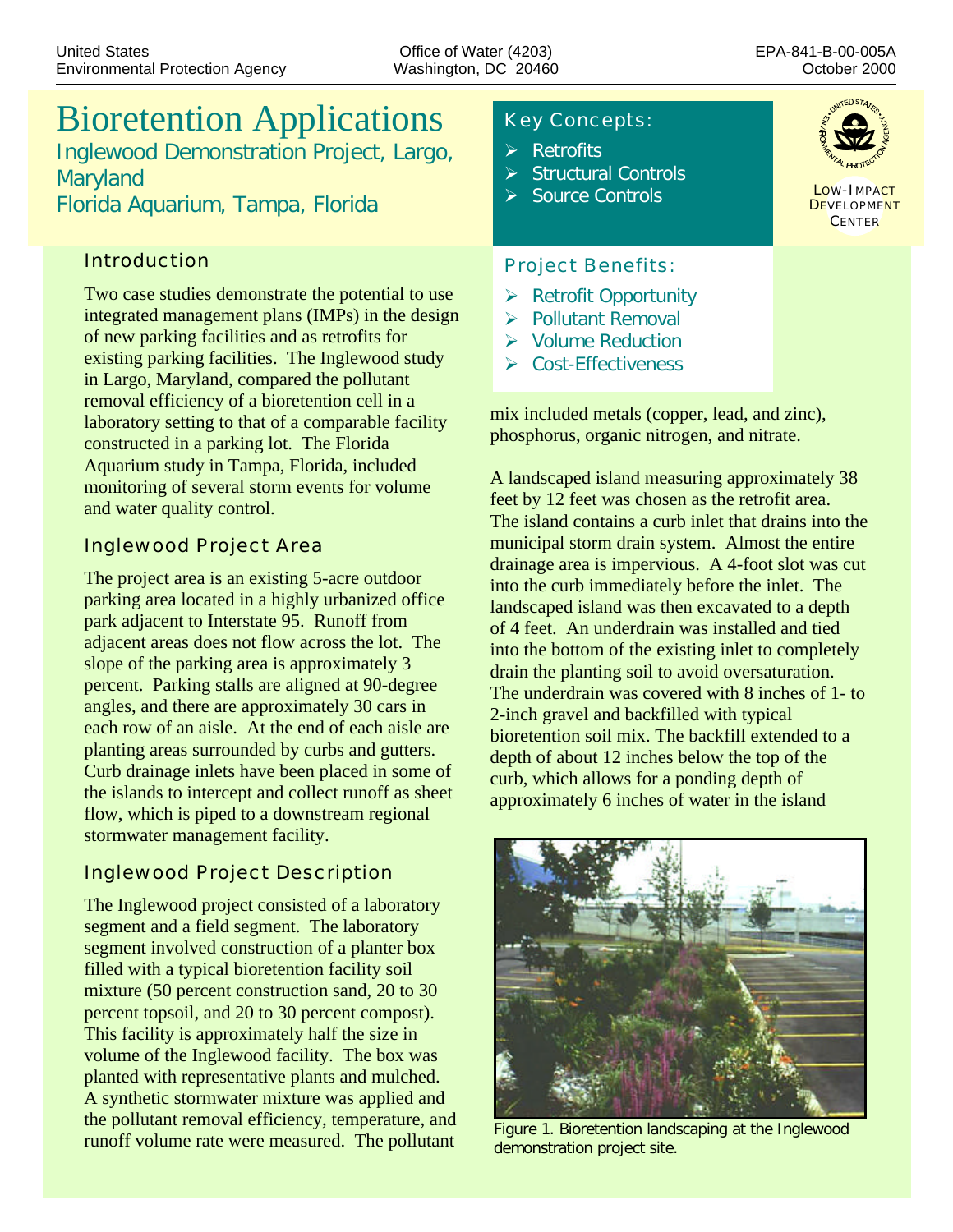| Lable T. Summary of bioretention pollutant removal results for the Inglewood demonstration project. |                    |                    |               |                    |  |
|-----------------------------------------------------------------------------------------------------|--------------------|--------------------|---------------|--------------------|--|
|                                                                                                     |                    |                    |               | Output percent     |  |
|                                                                                                     | Input mean $\pm$   | Output mean $\pm$  |               | removal mean $\pm$ |  |
| <b>Pollutant</b>                                                                                    | standard deviation | standard deviation | Output range  | standard deviation |  |
| Cu dissolved (µg/L)                                                                                 | $120 \pm 27$       | $63 \pm 6.5$       | $55 - 75$     | $48 \pm 12$        |  |
| Cu total $(\mu g/L)$                                                                                | $120 \pm 27$       | $69 \pm 9.4$       | $55 - 85$     | $43 \pm 11$        |  |
| Pb dissolved (µg/L)                                                                                 | $54 \pm 9.4$       | $11 \pm 6$         | $6.7 - 25$    | $79 \pm 26$        |  |
| Pb total $(\mu q/L)$                                                                                | $54 \pm 9.4$       | $16 \pm 7$         | $6.7 - 26$    | $70 \pm 23$        |  |
| Zn dissolved (mg/L)                                                                                 | $1.1 \pm 0.021$    | $0.24 \pm 0.44$    | $0.11 - 0.56$ | $78 \pm 29$        |  |
| Zn total (mg/L)                                                                                     | $1.1 \pm 0.021$    | $0.39 \pm 0.44$    | $0.12 - 1.4$  | $64 \pm 42$        |  |
| $Ca$ (mg/L)                                                                                         | $44 \pm 6.4$       | $32 \pm 6.1$       | $24 - 41$     | $27 \pm 14$        |  |
| $CI^{\dagger}$ (mg/L)                                                                               | $5.1 \pm 0.48$     | $162 \pm 80$       | $74 - 228$    | $3,000^a$          |  |
| $Na$ (mg/L)                                                                                         | 3.1                | $359 \pm 170$      | 68-497        | $11,000^a$         |  |
| $P$ (mg/L)                                                                                          | 0.83               | $0.11 \pm 0.017$   | $0.10 - 0.13$ | $87 \pm 2$         |  |
| TKN (mg/L as N)                                                                                     | $6.9 \pm 0.81$     | $2.3 \pm 0.64$     | $1.7 - 3.0$   | $67 \pm 9$         |  |
| $NO3$ (mg/L as N)                                                                                   | $1.3 \pm 0.05$     | $1.1 \pm 0.15$     | $0.94 - 1.2$  | $15 \pm 12$        |  |

Fable 1. Summary of bioretention pollutant remova al results for the Ingle Table 1. Summary of bioretention pollutant removal results for the Inglewood demonstration project.

<sup>a</sup>Shows percent production.

before a backwater is created at the curb opening. Subsequently the area was planted and covered with 3 inches of shredded hardwood mulch. Figure 1 shows the bioretention area after vegetation was established.

The stormwater mixture was applied to a 50 square-foot area in the field facility at a rate of 1.6 inches per hour for 6 hours. The removal rates for several pollutants are shown in Table 1. In addition to pollutant removal, the runoff temperature was lowered approximately 12 °C as the runoff was processed and filtered through the soil mixture. Most of the pollutant removal process occurred in the mulch layer.

A similar field investigation was conducted on an 8-year-old facility, and the metals removal rate was much higher (Davis et al., 1998). This effect might be attributed to slower flow rates through the soil, which has higher clay content, as well as greater pollutant uptake by vegetation.

# Inglewood Project Summary and **Benefits**

This study showed the feasibility of retrofitting an existing parking facility and demonstrated the consistency of laboratory and field pollutant removal performance. The retrofit cost approximately \$4,500 to construct and treats approximately one-half acre of impervious surface. The bioretention retrofit was a more costeffective way to filter pollutants than many proprietary devices designed to treat the same volume of runoff. These proprietary devices

could cost \$15,000 to \$20,000, would be more expensive to maintain, and would not significantly decrease runoff volume or temperature. Also, bioretention areas offer the ancillary benefit of aesthetic enhancement. It is interesting to note that a drought occurred after the installation of the plants, and although many of the other plants in the parking lot died or experienced severe drought stress, the plants in the bioretention facility survived because of the retained water supply.

# Florida Aquarium Project Area

The Florida Aquarium site is an 11.5-acre, asphalt and concrete parking area that serves approximately 700,000 visitors per year. Runoff was controlled using the following IMPs:

- − End-of-island bioretention cells
- Bioretention swales located around the parking perimeter
- − Permeable paving
- Bioretention strips between parking stalls
- − A small pond to supplement storage and pollutant removal

Figure 2 is an illustration of the site that details the type and location of runoff controls.

#### Florida Aquarium Project Description

A total of 30 storm events were monitored for one year at the Florida Aquarium site during 1998- 1999. The Southwest Florida Water Management